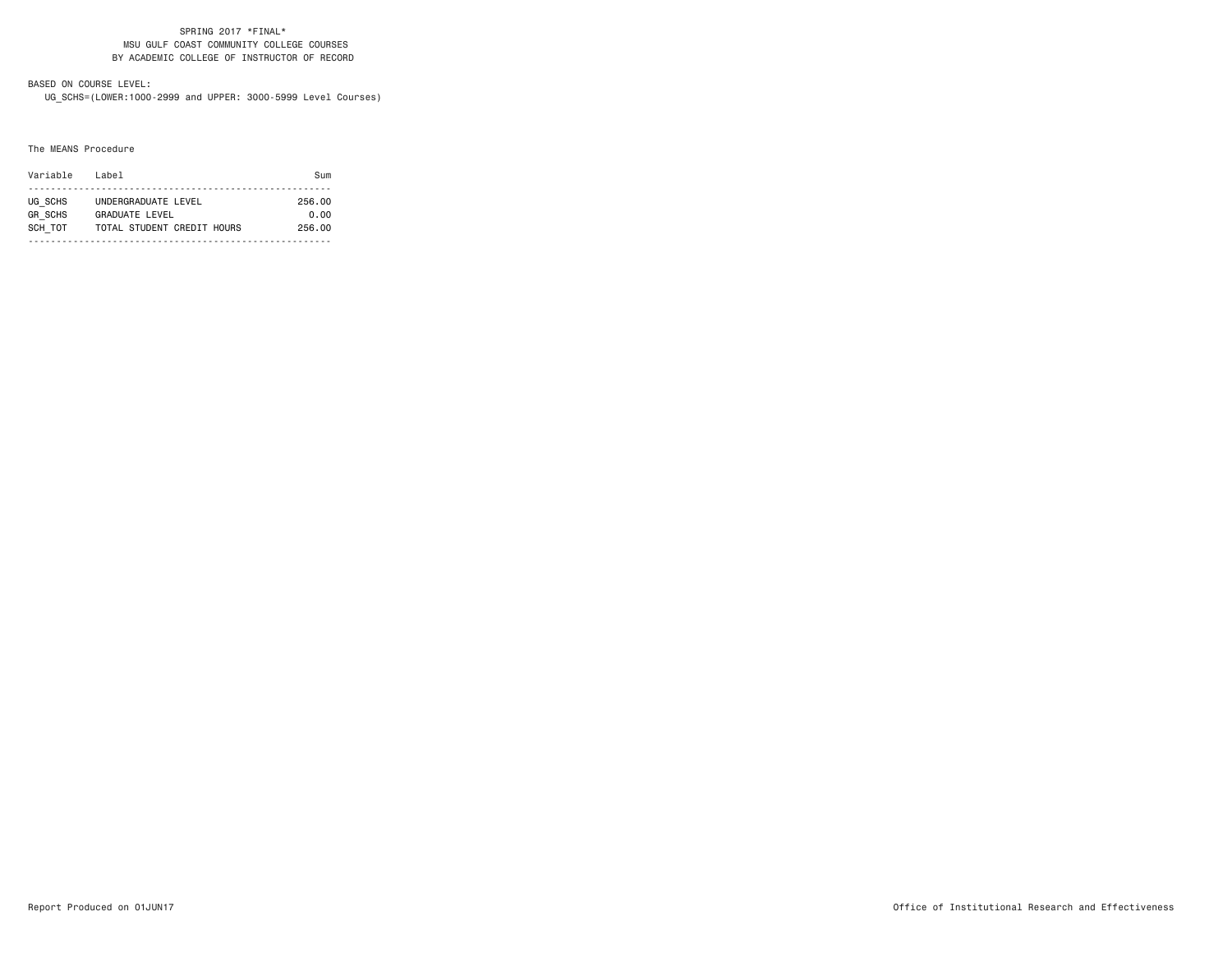#### SPRING 2017 \*FINAL\* MSU GULF COAST COMMUNITY COLLEGE COURSES BY ACADEMIC COLLEGE OF INSTRUCTOR OF RECORD

BASED ON COURSE LEVEL:UG\_SCHS=(LOWER:1000-2999 and UPPER: 3000-5999 Level Courses \*\*Excludes CVM 5000-5999 Level Courses\*\*)

The MEANS Procedure

| ACADEMIC COLLEGE | N<br>Obs | Variable                             | l ahel                                                                     | Sum                      |
|------------------|----------|--------------------------------------|----------------------------------------------------------------------------|--------------------------|
| Engineering      | 10       | UG SCHS<br><b>GR SCHS</b><br>SCH TOT | UNDERGRADUATE LEVEL<br><b>GRADUATE LEVEL</b><br>TOTAL STUDENT CREDIT HOURS | 256.00<br>0.00<br>256.00 |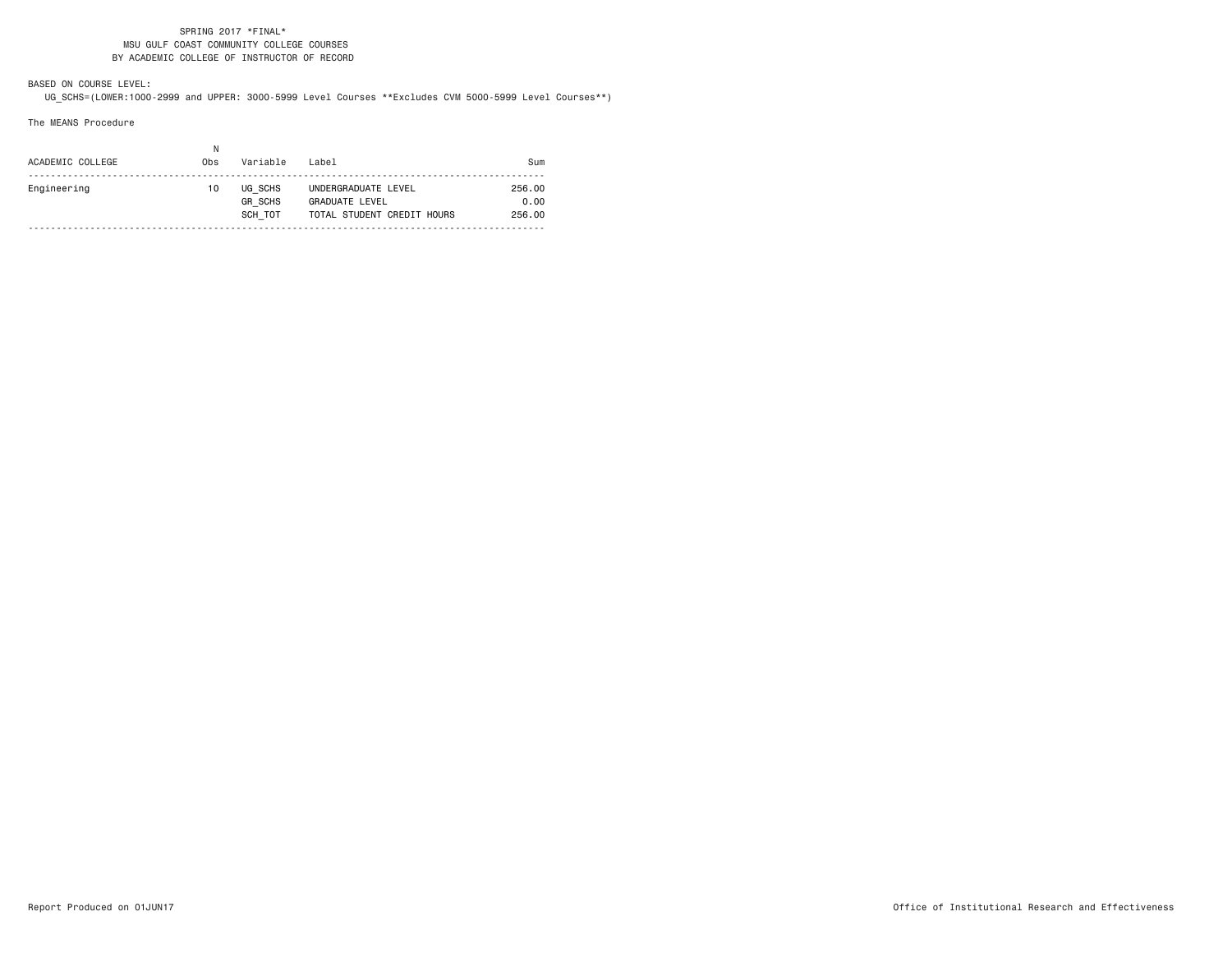# SPRING 2017 \*FINAL\* MSU GULF COAST COMMUNITY COLLEGE COURSESBY ACADEMIC COLLEGE OF INSTRUCTOR OF RECORD

BASED ON COURSE LEVEL:

 UG\_SCHS=(LOWER:1000-2999 and UPPER: 3000-5999 Level Courses \*\*Excludes CVM 5000-5999 Level Courses\*\*) GR\_SCHS=(GRAD\_1: 6000-7999 Level Courses and GRAD\_2: 8000-9999 Level Courses)

ACADEMIC COLLEGE=Engineering

| ACADEMIC DEPARTMENT               | UNDERGRADUATE<br>LEVEL | GRADUATE<br>LEVEL | TOTAL  |
|-----------------------------------|------------------------|-------------------|--------|
| Electrical & Computer Engineering | 103.00                 | 0.00              | 103.00 |
| Industrial & Systems Engineering  | 48.00                  | 0.00              | 48.00  |
| Mechanical Engineering            | 105.00                 | 0.00              | 105.00 |
|                                   |                        |                   |        |
|                                   | 256.00                 | 0.00              | 256.00 |
|                                   |                        |                   |        |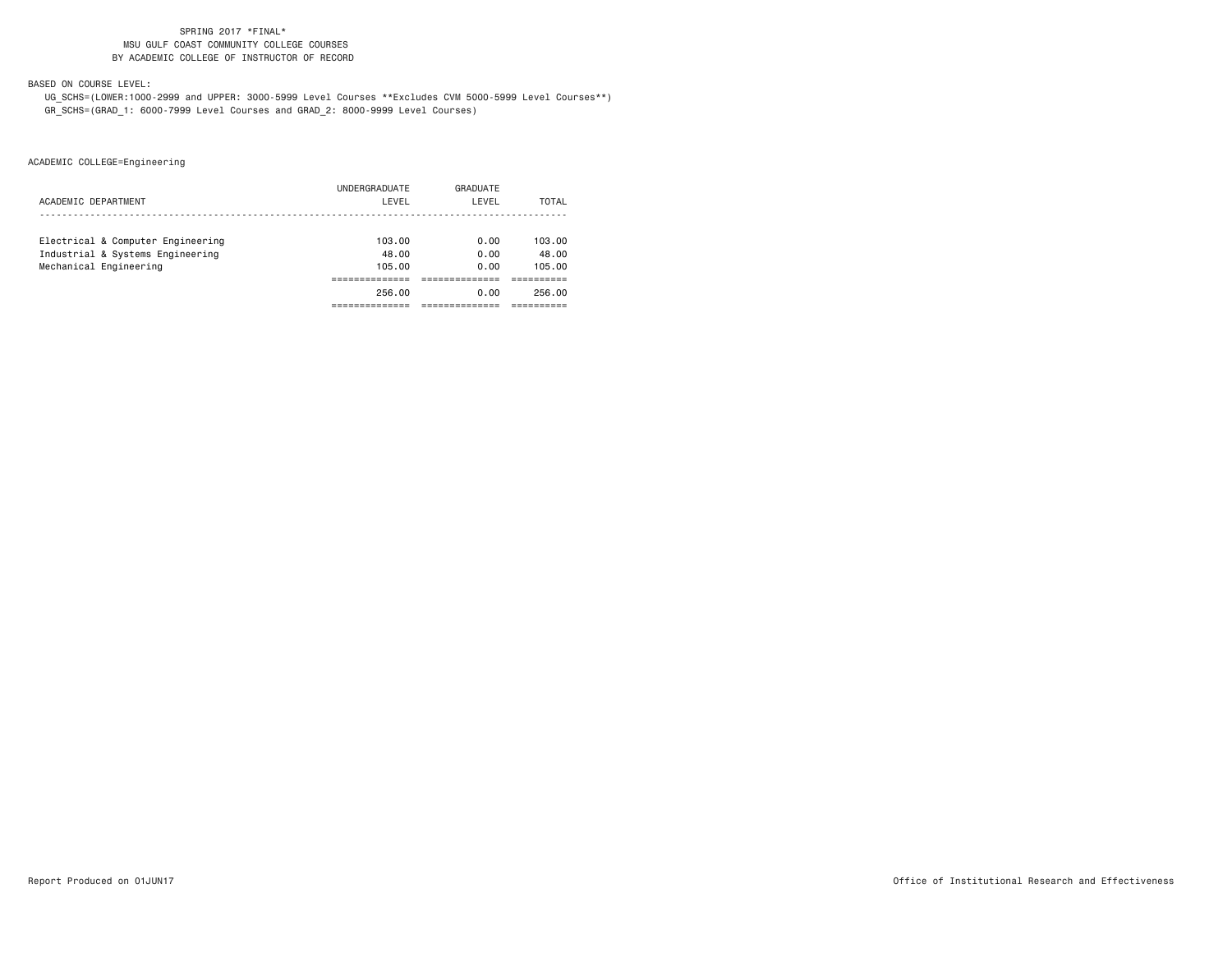### \* FINAL \* SPRING 2017 STUDENT CREDIT HOUR DETAIL - MSU GULF COAST COMMUNITY COLLEGE COURSESBY ACADEMIC COLLEGE/DEPARTMENT OF INSTRUCTOR OF RECORD

# ACADEMIC COLLEGE=Engineering

| ACADEMIC DEPARTMENT               | Instructor Name        | Rank                              | Tenure<br>Status | Course<br>$Cip$ # | CRN   | Course #       | Sec   | Crs<br>Type | Title               | Delvy | Inst<br>Per | UG<br>SCHS        | GR<br><b>SCHS</b> | Total<br>SCHS   |
|-----------------------------------|------------------------|-----------------------------------|------------------|-------------------|-------|----------------|-------|-------------|---------------------|-------|-------------|-------------------|-------------------|-----------------|
| Electrical & Computer Engineering | Bruce, Jerry           | Associate Professor Tenured       |                  | 141001            |       | 14095 ECE 1002 | 601 B |             | Intro to ECE        | F.    | 0.50        | 8.00<br>------    | 0.00<br>------    | 8.00<br>$- - -$ |
|                                   |                        |                                   |                  |                   |       |                |       |             |                     |       |             | 8.00              | 0.00              | 8.00            |
|                                   | Jones, Bryan           | Associate Professor Tenured       |                  | 141001            |       | 14589 ECE 3724 | 601 C |             | Microprocessors     | F.    | 0.50        | 6.00<br>-----     | 0.00<br>.         | 6.00<br>$- - -$ |
|                                   |                        |                                   |                  |                   |       |                |       |             |                     |       |             | 6.00              | 0.00              | 6.00            |
|                                   | Shivakumaraiah, Lokesh | Clinical Assist Pro Non-Ten Track |                  | 141001            | 14095 | ECE 1002       | 601 B |             | Intro to ECE        | F.    | 0.50        | 8.00              | 0.00              | 8.00            |
|                                   |                        |                                   |                  |                   |       | 14589 ECE 3724 | 601 C |             | Microprocessors     | F     | 0.50        | 6.00              | 0.00              | 6.00            |
|                                   |                        |                                   |                  |                   |       | 14590 ECE 3413 | 601 C |             | Intro to Electronic | F     | 1.00        | 75.00             | 0.00              | 75.00           |
|                                   |                        |                                   |                  |                   | 14591 | ECE 3724       | 602 K |             | Microprocessors     | F.    | 1.00        | 0.00              | 0.00              | 0.00            |
|                                   |                        |                                   |                  |                   |       |                |       |             |                     |       |             | --------<br>89.00 | 0.00              | 89.00           |
|                                   |                        |                                   |                  |                   |       |                |       |             |                     |       |             | ========          | ========          | ==========      |
| Electrical & Computer Engineering |                        |                                   |                  |                   |       |                |       |             |                     |       |             | 103.00            | 0.00              | 103.00          |

======================================== ======== ======== ==========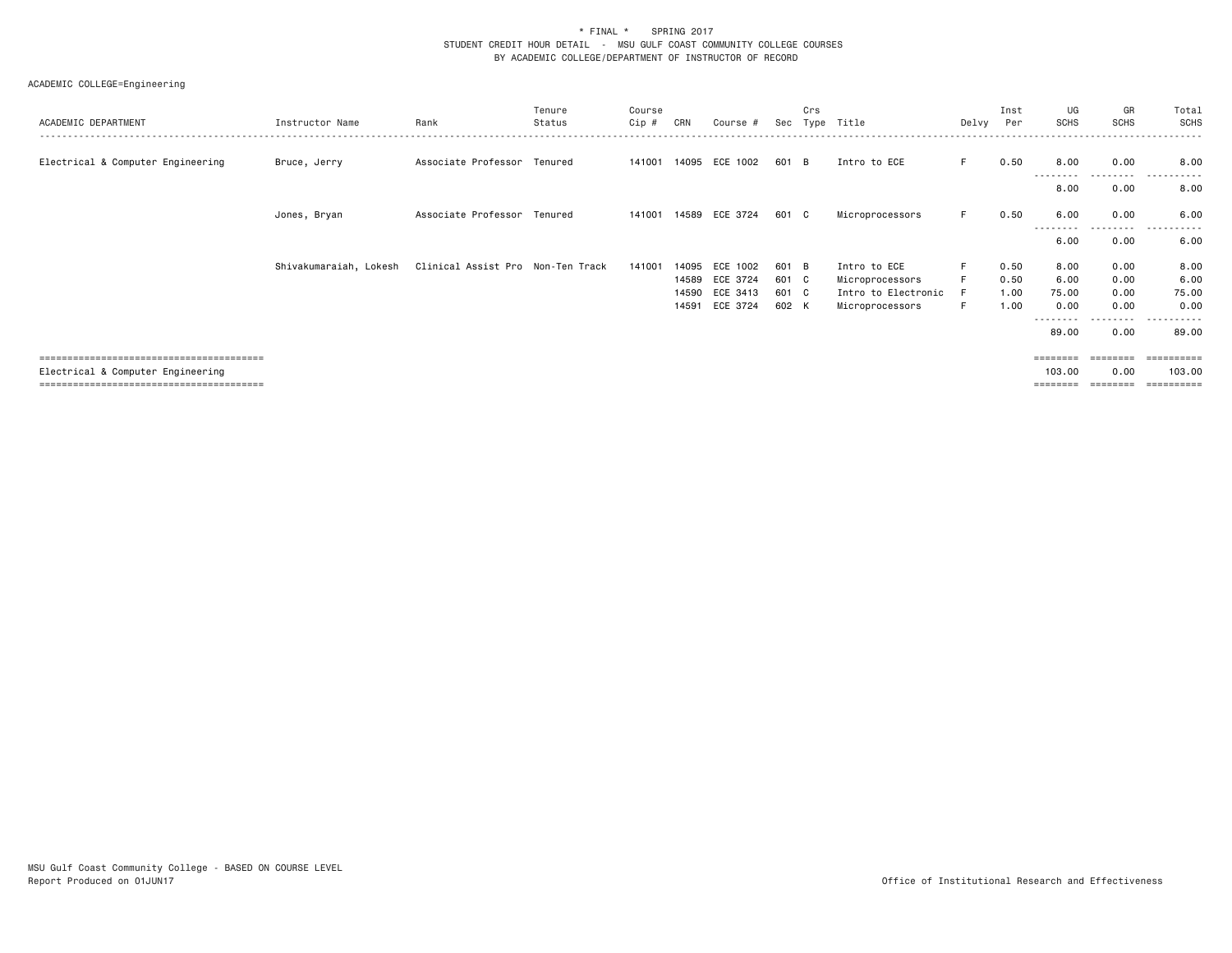# \* FINAL \* SPRING 2017 STUDENT CREDIT HOUR DETAIL - MSU GULF COAST COMMUNITY COLLEGE COURSESBY ACADEMIC COLLEGE/DEPARTMENT OF INSTRUCTOR OF RECORD

# ACADEMIC COLLEGE=Engineering

| ACADEMIC DEPARTMENT                                                      | Instructor Name | Rank         | Tenure<br>Status | Course<br>Cip # | CRN | Course #      | Sec   | Crs | Type Title     | Delvy | Inst<br>Per | UG<br><b>SCHS</b>           | GR<br><b>SCHS</b> | Total<br>SCHS                     |
|--------------------------------------------------------------------------|-----------------|--------------|------------------|-----------------|-----|---------------|-------|-----|----------------|-------|-------------|-----------------------------|-------------------|-----------------------------------|
| Industrial & Systems Engineering                                         | Seab, Joshua    | Non-Employee | Not Applicable   | 143501          |     | 14586 IE 3913 | 601 C |     | Engr Economy I |       | 00.1        | 48.00<br>---------<br>48.00 | 0.00<br>.<br>0.00 | 48.00<br>.<br>48.00               |
| Industrial & Systems Engineering<br>==================================== |                 |              |                  |                 |     |               |       |     |                |       |             | 48.00<br>=====              | 0.00<br>=======   | ==========<br>48.00<br>========== |